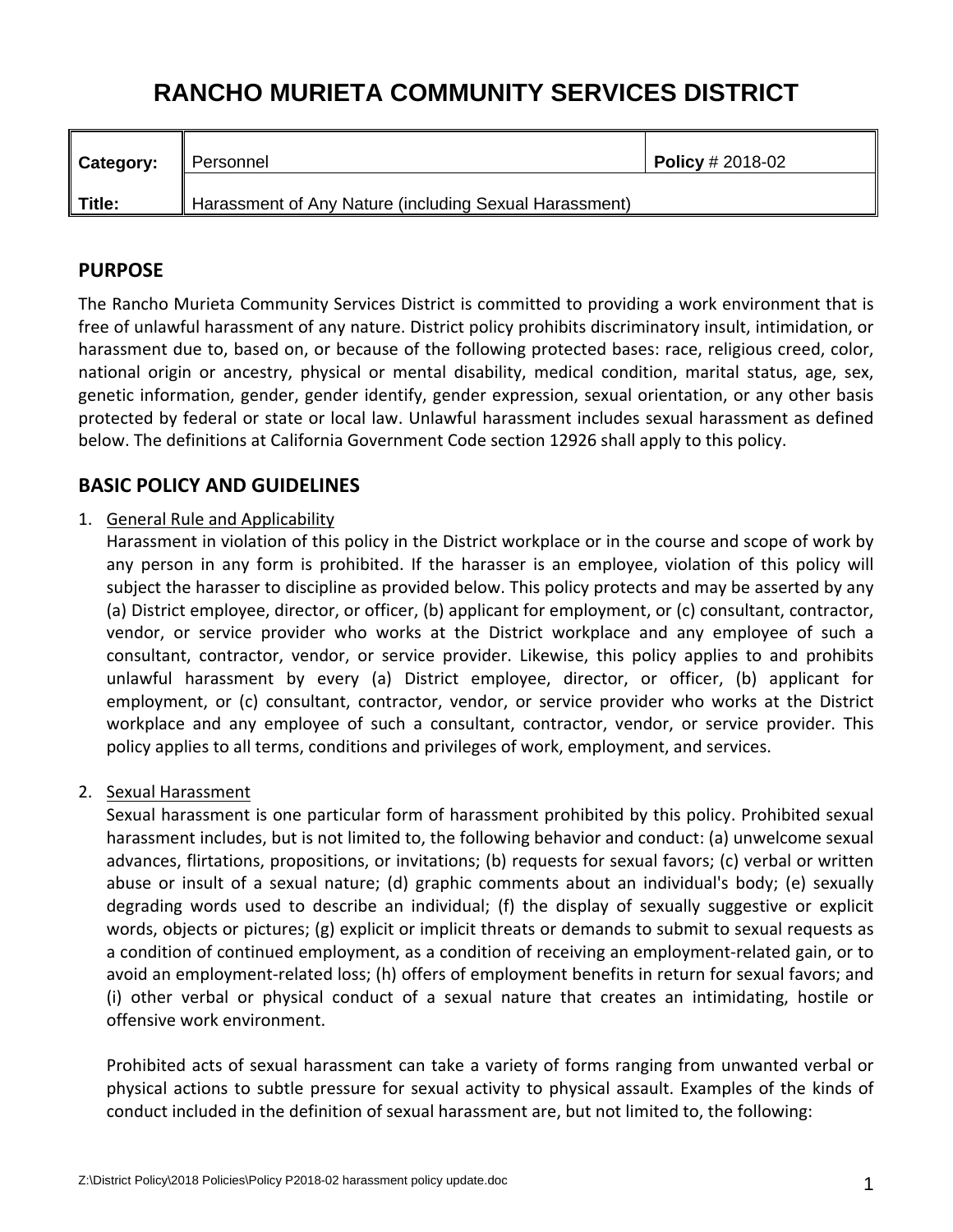- a. Direct or indirect threats or suggestions of sexual relations or sexual contact which is not freely or mutually agreeable to both parties.
- b. Continual or repeated verbal abuses of a sexual nature including graphic commentaries on the person's body; sexually suggestive objects or pictures placed in the work area that may embarrass or offend the person; sexually degrading words to describe the person or propositions of a sexual nature.

#### 3. Harassment

Prohibited unlawful harassment includes, but is not limited to, the following behavior and conduct:

- a. Verbal conduct such as epithets, derogatory jokes or comments, slurs, invitations or comments that disparages, abuses or insults another person based on or related to a protected basis;
- b. Visual conduct such as a derogatory or offensive poster, photography, cartoon, drawing, gesture, memo, e‐mail message, calendar, or staring that disparages, abuses, insults, intimidates or harasses another person based on or related to a protected basis;
- c. Physical conduct such as assault, unwanted touching, blocking normal movement, or interfering with work because of or related to a protected basis; and
- d. Retaliation for having reported or threatened to report harassment.

#### 3. Policy Publication and Notification. The District will implement this policy as follows:

- a. The policy shall be readily available to all employees and members of the general public utilizing the District's facilities and services.
- b. All new employees shall be given a copy of the harassment policy at the time of hiring and the policy's contents shall be discussed with the employee at the time of orientation by the person conducting the employee's orientation.
- c. An annual bulletin shall be prepared and distributed to all employees informing them of the District's harassment policy.
- d. The District will post the federal ("Equal Opportunity is the Law") and state ("Harassment or Discrimination in Employment is Prohibited by Law") anti‐harassment posters on personnel bulletin boards.
- e. The District shall distribute a copy of this policy and the State Department of Fair Employment and Housing information sheet ("Sexual Harassment is Forbidden by Law") to all existing employees and, as hired, to all new employees.
- f. Any employee against whom a harassment complaint is filed shall be provided a copy of the harassment policy when such complaint is filed.
- g. Within three (3) working days after any complaint has been filed under this policy, a memorandum shall be prepared and distributed to all employees re‐informing them of the District's harassment policy.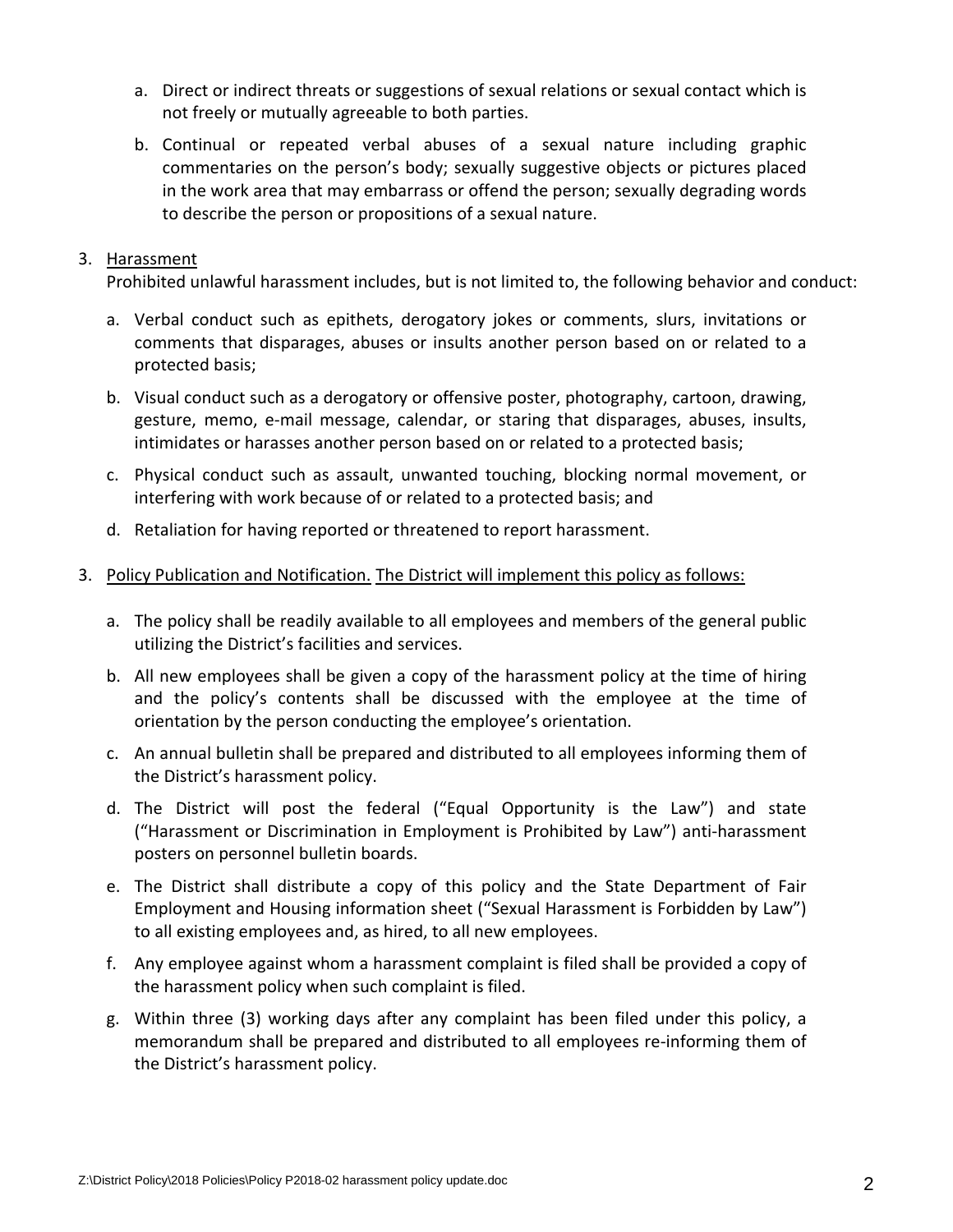#### 4. Complaint Process

Any employee or other person who believes he/she is the victim of harassment in violation of this policy may file an informal/verbal or written confidential complaint without fear of retaliation, reprisal, or embarrassment.

- a. An informal complaint is made verbally by the person to the immediate supervisor, manager or General Manager. If the complaint concerns the General Manager, the person may make an oral complaint to any Agency director. Although filing the complaint with the immediate supervisor is preferred, an employee is free to file a complaint with any supervisory or management employee.
- b. As an alternative, a written complaint may be submitted by the employee or other person to the immediate supervisor, manager or General Manager. If the complaint concerns the General Manager, the complaint may be given to any Agency director. Although submitting the written complaint with the immediate supervisor is preferred, the employee is free to submit a complaint with any supervisory or management employee. A complaint should include the following information: (1) name of complainant; (2) name or names of alleged harasser(s); (3) nature of harassment, with specific explanations and examples; (4) name or names of any witnesses; (5) supporting documents; and (6) relevant dates and times. All complaints will be treated seriously. The District will not retaliate against a complainant for filing a complaint and will not tolerate or permit retaliation by other employees.
- c. Additionally, the Federal Equal Employment Opportunity Commission and the State Department of Fair Employment and Housing investigate and prosecute complaints of prohibited harassment in employment. If an individual believes that he or she has been harassed or retaliated against for resisting or complaining about harassment, the individual may file a complaint with the appropriate agency.

# 5. Complaint Response Process

Any supervisory employee who receives an oral or written harassment complaint shall at all times maintain the confidentiality of the plaintiff and shall personally deliver said complaint immediately and directly to the department manager or to the General Manager if the department manager is unavailable or personally involved in the complaint. The District will immediately undertake an effective, thorough and objective investigation of the harassment allegation. The investigation will be conducted confidentially. All interviews of witnesses and parties will be conducted in private. The investigator will attempt to identify and interview all persons involved, including the complainant, all possible witnesses, and the alleged harasser. The interviewer will take notes of all interviews.

a. Within 24 hours of the filing of a formal or informal complaint, even if it is withdrawn, an investigation shall be initiated by the department manager, in cooperation with the Director of Administration, of the department within which the alleged harassment occurred. The investigation shall be conducted by the General Manager if the department manager or the Director of Administration is unavailable or personally involved in the complaint.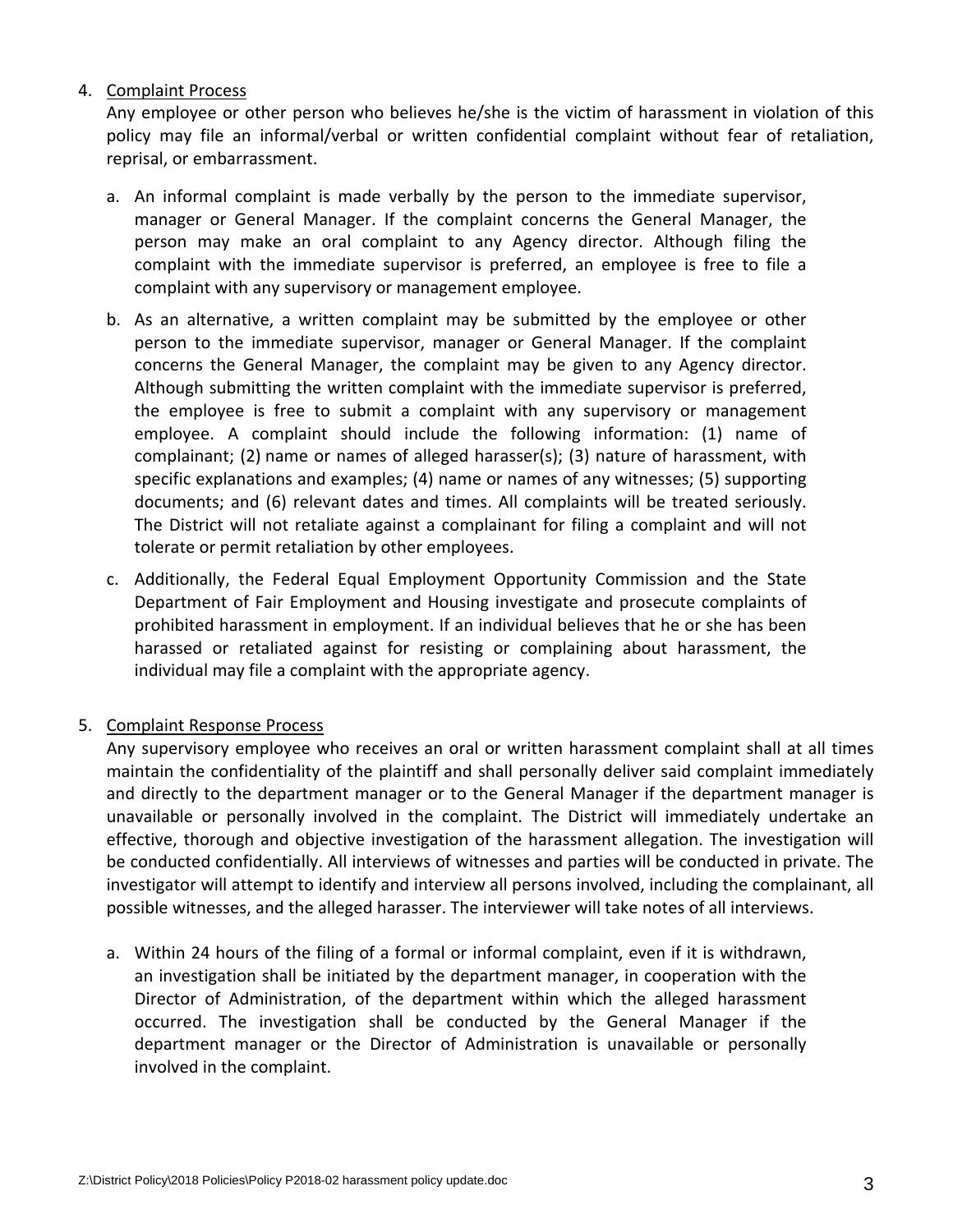- b. A written record of any investigation of an alleged harassment shall be maintained. Findings will be sent to the General Manager. The General Manager shall immediately inform, in total confidentiality, the Personnel Committee.
- c. All discussions resulting from the investigation shall be kept confidential by all informed of the investigation, to the extent permitted by law.
- d. The person initiating the complaint has the right to be accompanied by a representative when discussing the alleged incident(s). Said person shall be advised of this right prior to the commencement of such discussions.
- e. If the complaint is made to an Agency director and it involves or concerns the General Manager, the director (if not the President) shall promptly notify the President and the President shall promptly notify Agency General Counsel. The General Counsel and President then shall consult and collaborate on the appropriate investigation and next steps.

# 6. Disciplinary Procedures and Sanctions

If, upon conclusion of the investigation of an alleged harassment, the District determines that unlawful harassment has occurred, then appropriate discipline or other remedial action shall be taken by the General Manager against the harasser. Any employee determined by the District to be responsible for unlawful harassment will be subject to appropriate disciplinary action according to the nature and severity of the offense and record of prior discipline. The range of disciplinary or remedial action may include (1) additional training, including mandatory sexual harassment prevention training, (2) verbal or written warning, reprimand, or censure, (3) for any harasser who is District employee ‐ suspension without pay, demotion, probation, or termination from employment, and (4) for any harasser who is a worker of a contractor, consultant, vendor, or service provider termination, cancellation or suspension of the District contract, demand that the particular worker no longer work at the District workplace, or demand that the worker's employer otherwise discipline the worker. Whatever discipline is meted out to the harasser shall be made known to the victim of the harassment.

- a. Action taken to remedy a harassment situation shall be done in a manner so as to remedy any loss to the employee/victim and to protect future victims. An employee/victim involved in a confirmed incident may be removed from supervision of a person verified to have committed the harassment activity against the employee/victim.
- b. The District will not retaliate against any person for bringing a good‐faith complaint under this policy, or for reporting such misconduct or cooperating in an investigation and will not knowingly permit or tolerate retaliation against such a person. If an individual believes that someone has violated this no-retaliation provision, he or she must immediately notify the his or her supervisor, General Manager, or an Agency director.

# 7. Sexual Harassment Prevention Training Mandates

To be in compliance with California law concerning Sexual Harassment Prevention Training mandates, all Directors, management staff, and supervisors are required to have two (2) hours of sexual harassment training every two (2) years.